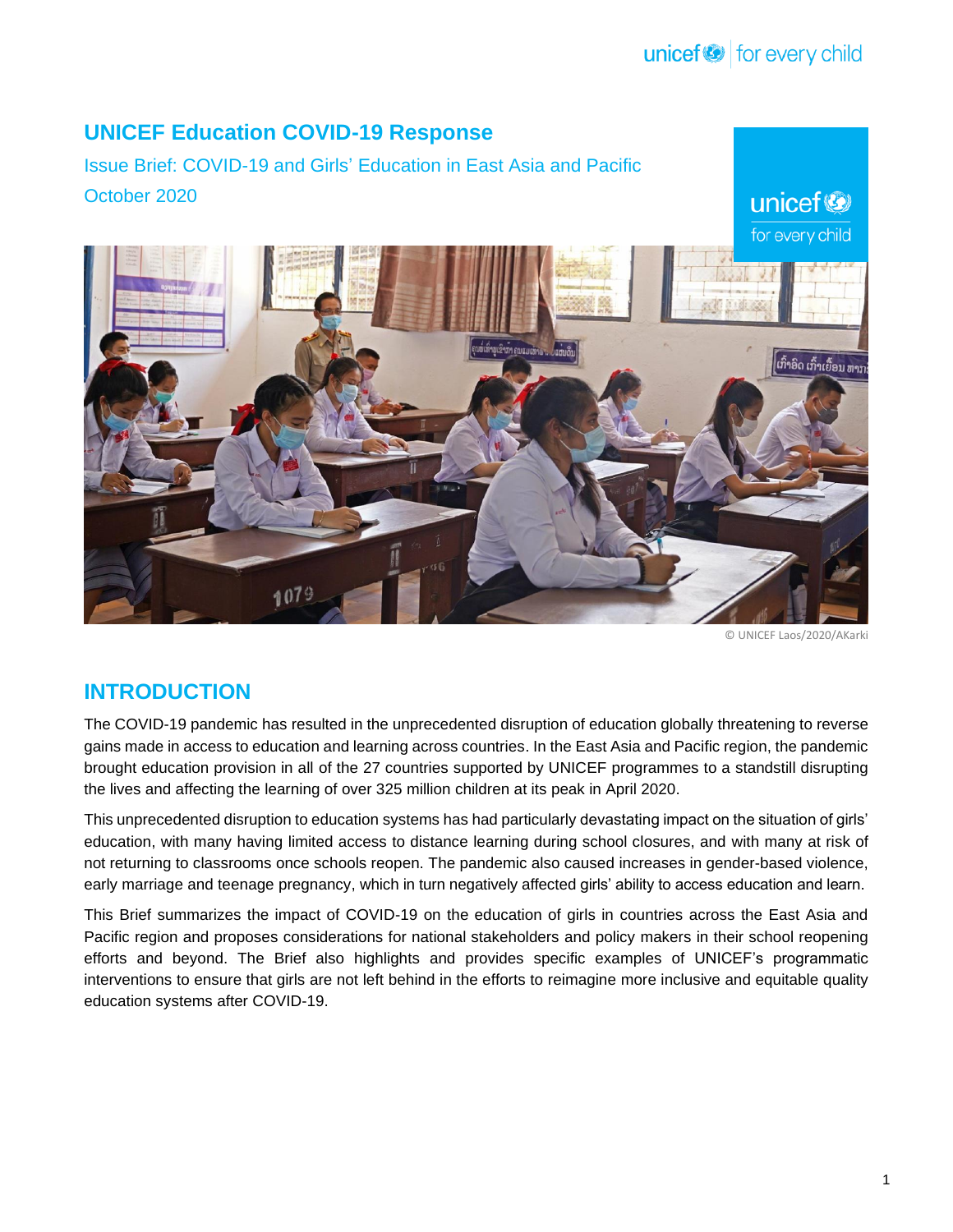## **IMPACT OF COVID-19 ON GIRLS' EDUCATION**

## COVID-19 may result in an unprecedented increase in girls out-of-school …

**More than 15 million girls in the East Asia and Pacific (EAP) region were not enrolled and able to gain an education before COVID-19:**<sup>1</sup> Concerted efforts by governments across the region halved the overall number of girls out-of-school from 30 million to 15 million over the past two decades. These notable achievements towards girls' access to education on a regional level hide significant variability at the country level. In Mongolia and the Philippines, for example, 73% and 63% respectively of primary school aged children out-of-school were girls before COVID-19.<sup>2</sup>

These trends are expected to be exacerbated by COVID-19. While recent research does not always agree on the exact extent of the negative impact of COVID-19 on school enrolment, all authors agree that the negative impact will be sizeable and lasting if not addressed.

**Globally, 20 million additional secondary-aged girls could drop out of school due to COVID-19:** Research by the Malala Fund based on dropout rates after the Ebola and financial crisis in 2014/15 and 2008 respectively estimates that 20 million additional girls globally could drop out of secondary schools alone. <sup>3</sup> Following the Ebola crisis, girls in Sierra Leone were 16% less likely to be in school and girls in Guinea 25% less likely following school closures in these countries of between six to eight months – similar to the length of school closures in some countries in the East Asia and Pacific region. As the research focuses on secondary-aged girls only, the actual number of girls – primary to secondary aged – potentially not continuing their education on school reopening could be significantly higher.

**In the East Asia and Pacific region, more than 1.2 million girls could drop out of school due to COVID-19:**  Research conducted by UNESCO estimates that more than 1.2 million additional girls (from pre-primary to upper secondary) <sup>4</sup> may drop out or not have access to school next year in countries of the East Asia and Pacific region due to the pandemic's socio-economic impact including the need to generate income, increased household and child caring responsibilities, early and forced marriage and/or unintended pregnancy. Those who did not have access to distance education during government-imposed lockdowns are at particular risk of dropping out.



Figure 1: Estimated increase of girls out-of-school due to COVID-19 in the East Asia and Pacific region

Source: UNICEF (2019): Learning against the odds: Evidence and Policies to Support All Out-of-School Children and Adolescents in East Asia and Pacific, UNESCO (2020): How many students are at risk of not returning to school? Notes: UNESCO (2020) estimate excludes tertiary. Including tertiary students UNESCO (2020) estimates 1.9 million girls and youth discontinuing their education.

<sup>1</sup> UNICEF (2019): Learning against the odds: Evidence and Policies to Support All Out-of-School Children and Adolescents in East Asia and Pacific

<sup>&</sup>lt;sup>2</sup> UNICEF (2019): Learning against the odds: Evidence and Policies to Support All Out-of-School Children and Adolescents in East Asia and Pacific and Philippine Statistics Authority (2017): Annual Poverty Indicators Survey

<sup>3</sup> Malala Fund (2020): Girls Education and COVID-19

<sup>4</sup> 1.984 million from pre-primary to tertiary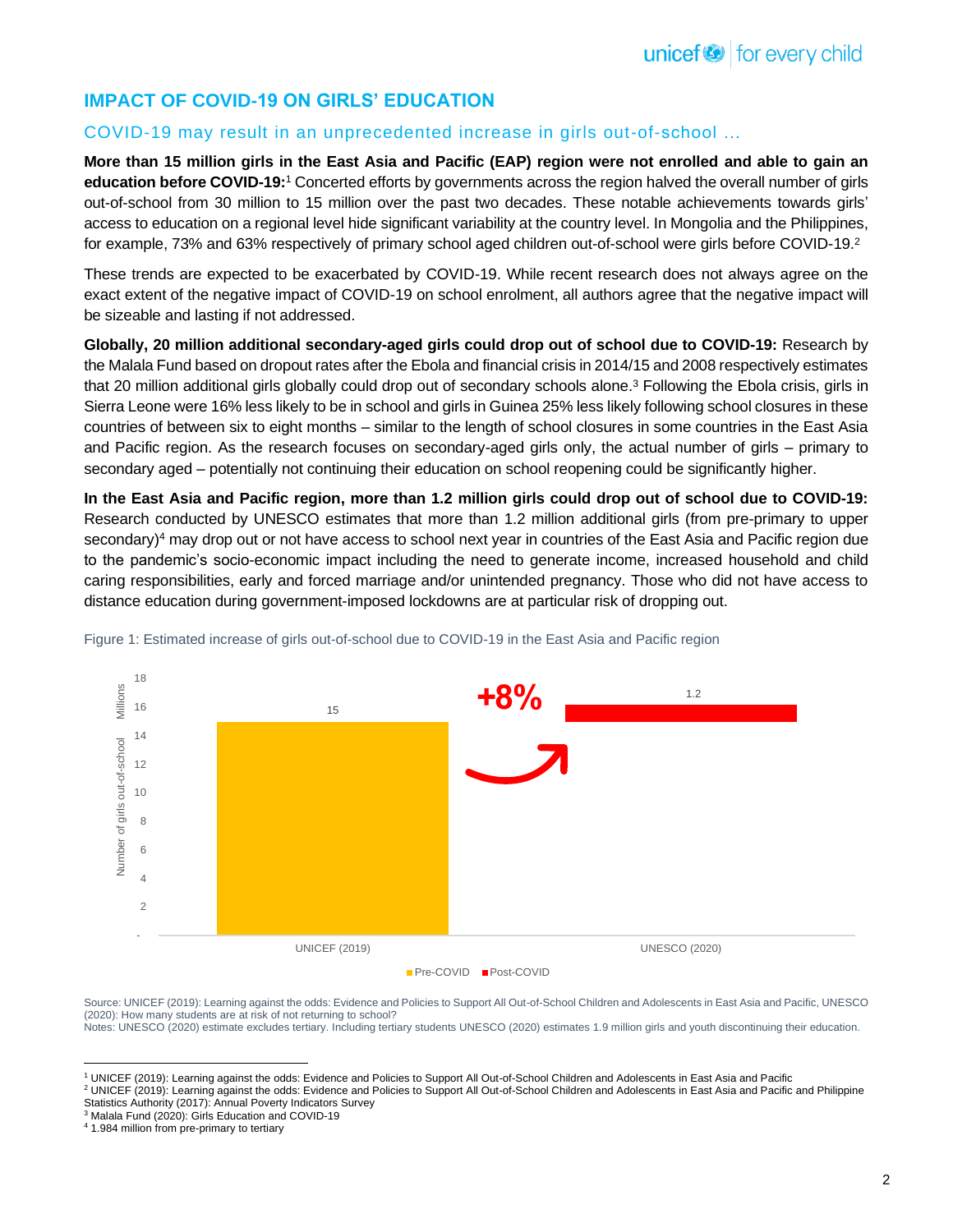**The economic impact of COVID-19 will result in many poor families not being able to afford sending their girls to school** as girls may need to work or help with household chores. In the East Asia and Pacific region, between 8.7 and 11.5 million additional girls are estimated to live in monetary poor households as a result of the economic contraction following COVID-19.<sup>5</sup> A survey conducted by UNICEF in Thailand with almost 7,000 participants found 82% of female respondents reporting to be worried about financial difficulties of the family.<sup>6</sup>

During the Ebola crisis, an increase in domestic and caring responsibilities led to limited learning at home for girls compared to boys during the epidemic, and an increase in school dropout among girls when schools reopened.<sup>7</sup> Initial evidence for the COVID-19 pandemic points into a similar direction: Save the Children found that almost two thirds of girls (63%) reported an increase in household chores and more than half (52%) reported an increase in time spent caring for siblings and others since the pandemic began globally. Every fifth girl reported having too many chores to do to be able to learn.<sup>8</sup> A study conducted in Viet Nam found that 75% of girls are completing household chores like cleaning the house to support their families compared to only 60% of boys. 9

Even before COVID-19, girls from poor households were more disadvantaged than boys in terms of their access to education. While girls and boys from the richest households in Lao PDR and the Philippines were almost equally likely to complete from primary to upper secondary education before COVID-19, girls from the poorest households were much less likely to complete their education than boys.<sup>10</sup> In the case of limited resources, poor households may decide to send only boys to schools rather than girls due to higher perceived returns of education for boys exacerbating existing vulnerabilities and inequalities facing girls.

**Girls are also at a heightened risk of sexual and gender-based violence (SGBV) and early pregnancy** due to lockdown measures, which in turn negatively affect girls' ability to access education and learn. During Ebola, school closures led to increases in early and forced marriages, transactional sex to cover basic needs and sexual abuse, while adolescent pregnancy increased by up to 65% in some communities.<sup>11</sup> Save the Children estimates that an additional 61,000 girls are at risk of child marriage and an additional 118,000 girls at risk of adolescent pregnancy across the EAP region within the next year alone as a direct effect of the COVID-19 pandemic.<sup>12</sup>

There have been many deeply concerning reports of increased violence against women and girls around the world as a result of COVID-19 pandemic. A number of countries with reporting systems in place, report surges of upwards of 25%. In some countries reported cases have doubled.<sup>13</sup> A recent survey conducted by UNICEF in Papua New Guinea found that 45% of respondents reported an increase in physical violence against women and children during the lockdown.<sup>14</sup> In Viet Nam, the Peace House, a shelter for women and girl victims of domestic violence and abuse, has received double the usual number of clients since COVID-related measures were introduced.<sup>15</sup>. The Minister for Women in Fiji reported that domestic violence-related calls to the national helpline increased five-fold between February and April – from 87 calls in February to 527 in April.<sup>16</sup> The UNICEF supported Child Helpline in Mongolia recorded in March an increase in reports on physical abuse by 39 and 47% compared to February of the same and the previous year respectively.<sup>17</sup> Malaysia reported that calls related to violence against children to the 'Talian Kasih Helpline' increased by 12% during the last two weeks of the Movement Control Order/Conditional Movement Control Order compared to the preceding two weeks, while reports of domestic violence nearly tripled.<sup>18</sup> The number of calls and chats to the UNICEF-supported Childline in Thailand increased from just over 500 in January at the onset of COVID-19 to over 4,500 in June.<sup>19</sup>

<sup>12</sup> Save the Children (2020): Global Girlhood Report 2020

<sup>5</sup> UNICEF (2020): Children in monetary poor households and COVID-19: Technical Note

<sup>6</sup> UNICEF (2020): An analysis of survey results on impacts of COVID-19 pandemic on children and young people and their needs in Thailand

<sup>7</sup> UNESCO (2020): Covid-19 Education Response Education Sector Issue Notes Issue Note N° 3.1 – May 2020

<sup>&</sup>lt;sup>8</sup> Save the Children (2020): Protect a Generation - The impact of COVID-19 on children's lives

<sup>9</sup> Child Rights Working Group (2020): Report - A rapid assessment of the COVID-19 pandemic effects on children

<sup>10</sup> UNICEF (2019): Learning against the odds: Evidence and Policies to Support All Out-of-School Children and Adolescents in East Asia and Pacific

<sup>11</sup> UNESCO (2020): Covid-19 Education Response Education Sector Issue Notes Issue Note N° 3.1 – May 2020

<sup>&</sup>lt;sup>13</sup> UN (2020): Policy Brief: The Impact of COVID-19 on Women

<sup>14</sup> UNICEF EAPRO Sitrep 9

<sup>15</sup> UNICEF (2020): Rapid Assessment on the social and economic impacts of COVID-19 on children and families in Viet Nam

<sup>16</sup> <https://www.unwomen.org/en/news/stories/2020/6/feature-pacific-crisis-centres-respond-to-covid-19-amid-natural-disasters>

<sup>17</sup> UNICEF EAPRO Sitrep 05

<sup>18</sup> UNICEF Malaysia Country Office

<sup>19</sup> UNICEF Thailand Country Office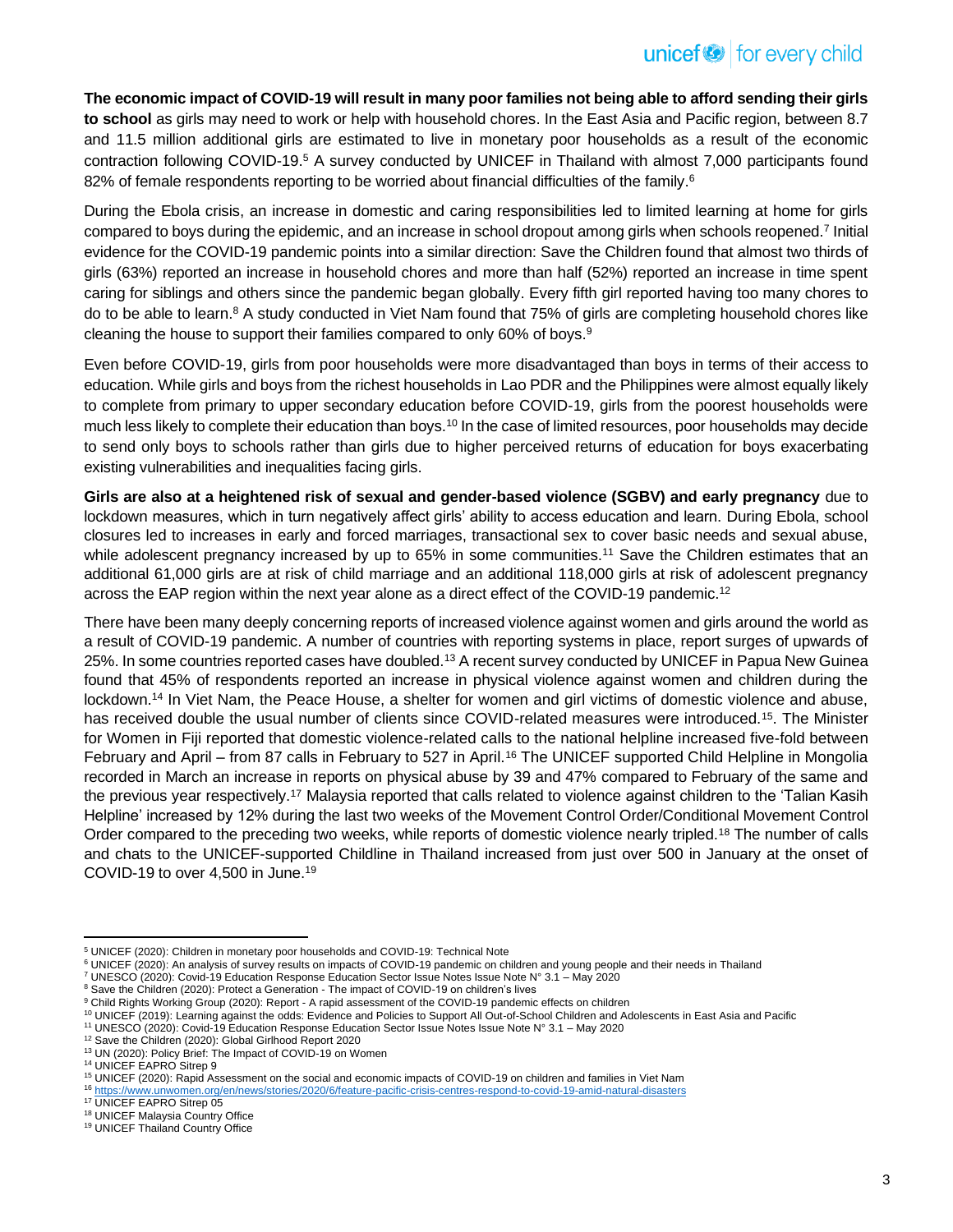**Spending more time online during school closures can leave children vulnerable to online sexual exploitation** as predators look to exploit the COVID-19 pandemic. A lack of face-to-face contact with friends and romantic partners may lead to heightened risk-taking such as sending sexualized images, while increased and unstructured time online may expose children to potentially harmful and violent content as well as greater risk of cyberbullying. Even before the pandemic girls were facing risks online: A study conducted by UNICEF found that 63% of girls in the region had an upsetting experience online within the last year.<sup>20</sup> Data from the Philippines Department of Justice revealed a four-fold increase in reports of online sexual exploitation and abuse during the country's enhanced community quarantine period compared to the previous year.<sup>21</sup> A UNICEF assessment in Viet Nam uncovered an online beauty contest for girls aged 12-15, who had to submit naked pictures to participate.<sup>22</sup>

The longer the pandemic lasts, the more girls are exposed to protection risks and at risk of never returning to school.

## COVID-19 will exacerbate the learning crisis for girls in school …

**Even before COVID-19, education in the East Asia and Pacific region was facing a learning crisis**. On top of the 15 million girls out-of-school, a sizeable share of girls in-school were not receiving quality education and were not on course to meet minimum proficiency in basic reading and math: Every fifth girl in the region was unable to read and understand a simple text by age 10.<sup>23</sup> Even more girls were missing out on learning, competencies and skills including information and technology literacy required for thriving in the economy and society of the 21<sup>st</sup> century.

**COVID-19 exacerbates the learning crisis and will continue to do so**, through the increase of girls out-of-school and through learning loss of those in-school. A recent World Bank study predicts falling test scores and a 19% increase in the share of lower secondary-aged girls and boys in the region who are below the minimum level of proficiency due to the prolonged school closures and delay in the implementation of distance learning programmes. These estimates assume that schools are closed for five months.<sup>24, 25</sup> Research from the US indicates that student achievement scores decline by one month or around a third during the three-month summer break and that students from low income background are particularly affected by summer learning loss. While schools in a few Pacific countries never closed, schools in Cambodia, Mongolia and the Philippines remain closed for significantly longer than the five months. The longer school closures last, the more negative the impact COVID-19 will have on learning.



Figure 2: Months of school closure as of end of August 2020 in selected countries in East Asia and Pacific region

Source: Own calculations.

Notes: Length of school closures does not distinguish for full/partial school reopening and does not account for school holidays. Schools are considered open once school reopening has started even if school reopening only in some geographic areas or only partially.

<sup>&</sup>lt;sup>20</sup> UNICEF (2020): Our Lives Online: Use of social media by children and adolescents in East Asia- opportunities, risks and harms

<sup>21</sup> <https://www.philstar.com/headlines/2020/05/26/2016491/online-child-sex-exploitation-spikes-264-lockdown> <sup>22</sup> UNICEF (2020): Rapid Assessment on the social and economic impacts of COVID-19 on children and families in Viet Nam

<sup>&</sup>lt;sup>23</sup> World Bank (2020): Ending learning poverty: What will it take? <sup>24</sup> The results are not statistically significantly different for girls and boys.

<sup>25</sup> World Bank (2020): Simulating the potential impacts of covid-19 school closures on schooling and learning outcomes: a set of global estimates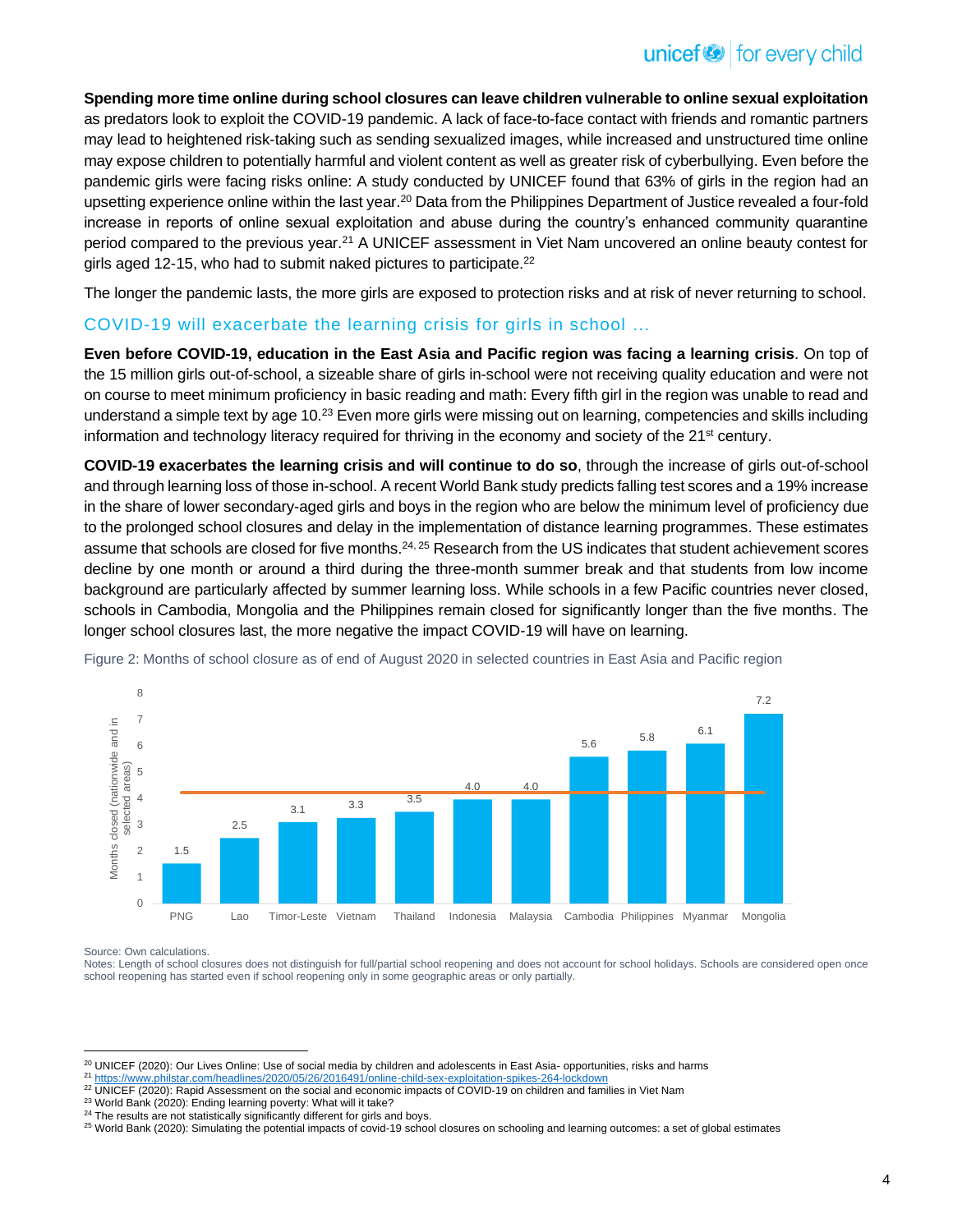# $unicef \otimes$  for every child

**Distance learning programmes are not always accessible to girls.** The extent of the negative impact of COVID-19 on enrolment and learning also depends on the availability, accessibility and quality of alternative, distance learning programmes. UNICEF estimates that at least every seventh girl globally – 222 million in total – was unable to access these remote learning programmes when schools were closed due to COVID-19. In the EAP region, 20% of girls – 40 million in total – were not reached by distance learning delivered online or through TV or radio, due to the lack of devices and/or policies geared towards the needs.<sup>26</sup> Girls from rural and poor households in particular are facing barriers to accessing distance learning during school closures. As the data quoted earlier is based on potential access to distance learning, actual access is expected to be significantly lower.<sup>27</sup> These estimations are supported by assessments conducted in countries: A survey conducted by UNICEF in Indonesia found that 36% of girls learning online faced challenges with internet access at home.<sup>28</sup> To a similar survey conducted by UNICEF in Malaysia, 30% of participating girls reported that they are not or only sometimes able to attend online classes.<sup>29</sup>

**COVID-19 is exacerbating the existing digital divide.** One of the reasons girls often have less access to distance learning opportunities than boys lies in the already existing digital divide. Recent research shows that women across the world access and utilize the internet less than men, and that the digital gender gap is growing, particularly in developing countries.<sup>30</sup> In the East Asia and Pacific region, 55% of men had access to the internet compared to 41% of women before COVID-19.<sup>31</sup> In the case of the availability of devices and internet, girls are still often disadvantaged with regards to access in multi-children households, in which the number of children exceeds the number of devices.

Figure 3: Girls' access to distance learning programmes in EAP region based on estimations<sup>32</sup>



Source: UNICEF (2020): COVID-19: Are children able to continue learning during school closures?, ILO (2020): Youth & COVID-19: Impacts on jobs, education, rights and mental well-being

**Distance learning programmes are not always of good quality.** Girls able to access distance learning, often have to contend with poor quality of education. In a recent ILO study 69% of female respondents in the East Asia and Pacific region indicated to learn less than usual.<sup>33</sup> In a global study, Save the Children found that more than 8 in 10 children surveyed felt that they were learning little or nothing at all. This figure was even higher for children living in poor households, displaced children, and girls.<sup>34</sup> The evidence from the East Asia and Pacific Region is supporting these findings: A recent UNICEF survey in Indonesia found that 68% of school age girls are studying only two hours or less a day when they are learning from home, and 30% of them didn't receive any support from the school such as learning

<sup>26</sup> UNICEF (2020): COVID-19: Are children able to continue learning during school closures?

<sup>27</sup> UNICEF (2020): COVID-19: Are children able to continue learning during school closures?

<sup>28</sup> UNICEF (2020): UNICEF Indonesia U-Report Poll Result on Young People's Perspective about School Reopening 5-8 June 2020

<sup>29</sup> UNICEF (2020): UNICEF Malaysia Country Office UReport Survey

<sup>30</sup> UNESCO (2020): Covid-19 Education Response Education Sector Issue Notes Issue Note N° 3.1 – May 2020

<sup>31</sup> ITU (2019): Measuring digital development Facts and figures 2019

<sup>&</sup>lt;sup>32</sup> The 20% figure is based on unpublished data of "UNICEF (2020): Covid-19 - Are children able to continue learning during school closures?".

<sup>33</sup> ILO (2020): Youth & COVID-19: Impacts on jobs, education, rights and mental well-being

<sup>34</sup> Save the Children (2020): Protect a Generation - The impact of COVID-19 on children's lives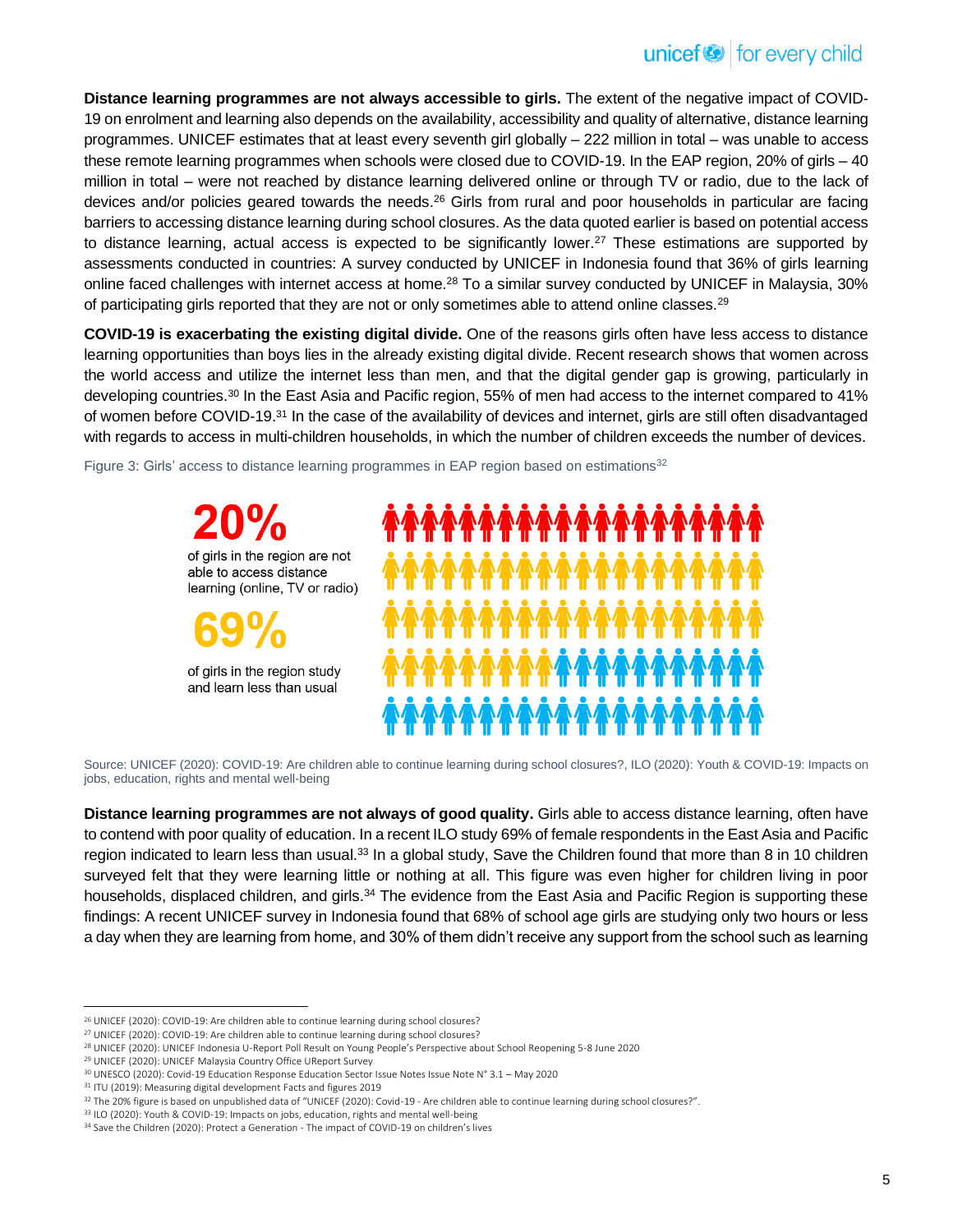material or access to the online learning application.<sup>35</sup> 28% of girls participating in a UNICEF survey in Malaysia found it difficult to study at home compared to only 11% who found it easy.<sup>36</sup>

As countries continue to rely on blended or distance learning under the 'new normal', the challenges to delivering quality education will remain and the learning loss may deepen particularly for those children with limited access to distance options, many of them girls.

#### **COVID-19 also increases psychosocial stress and mental health issues of girls, affecting their ability to learn.**

The prolonged lockdown, economic stress on the family and the loss of the school support system and routines can all result in psychosocial stress and mental health issues. Findings on the negative impact of the prolonged school closures and quarantine measures on girls' mental health are consistent across countries in the East Asia and Pacific region: A recent survey of 800 girls and adolescents conducted by UNICEF Philippines found that 30% of girls felt worried and 28% felt sad. Only 14% of girls responded to have remained calm.<sup>37</sup> A large-scale study involving more than 8,000 Chinese high school students found that more than every third female student showed symptoms of depression (46%) or anxiety (38%).<sup>38</sup> A recent survey of more than 600 girls conducted in Viet Nam found that 60% of participants felt worried and pressured during the COVID-19 pandemic.<sup>39</sup> A survey conducted by UNICEF Thailand with almost 7,000 participants found three out of four female respondents reporting mental health issues such as stress, boredom, lack of motivation and frustration caused by the lockdown.<sup>40</sup> All three studies found that girls are generally more susceptible to mental health concerns than boys.

## **WHAT SHOULD BE DONE TO PROTECT GIRLS' RIGHT TO EDUCATION**

**Keep girls' needs at the center of the analysis of the solutions and decisions**: Girls are at increased risk of dropping out of school due to the disruption of the education system caused by COVID-19 and the pandemic's negative economic impact on households. To ensure that the specific needs of girls are considered, UNICEF advocates for a gender-lens in all analysis and assessments of solutions and decisions concerning education provision.

**Ensure equal access to distance and blended learning programmes**: For various reasons, girls face additional barriers in accessing distance learning options compared to boys. To ensure that all children and especially girls have equal access to learning continuity, UNICEF advocates with government counterparts for the implementation of different modes of distance learning including through online, TV, radio and take-home learning-kits. Girls with disabilities are at particular risks and specific, targeted action needs to be taken to ensure they can access distance learning programmes tailored to their specific learning needs, and that they return to school.

**Assess and address needs of girls to return to school**: Girls are facing multiple barriers to returning to school upon school reopening. UNICEF advocates with government partners to implement targeted programmes to ensure that all girls are able to return to school with a particular focus on the most marginalized girls, including girls from poor households, girls with disabilities and girls from minority households.

**Prioritize girls' safety and protection**: Girls face a number of protection risks especially during the prolonged school closures and home confinements. UNICEF supports government counterparts to provide girls with comprehensive integrated programmes on school reopening integrating health, protection and MHPSS considerations.

## **HOW IS UNICEF SUPPORTING GIRLS IN CONTINUING THEIR EDUCATION?**

As the Co-Chair of UNGEI partnership in East Asia and Pacific, the UNICEF Regional Office is working to ensure that relevant data and information on the situation of girls' education is made available. The UNICEF Regional Office is also supporting Country Offices in considering and prioritizing girls needs in distance learning programming and in reopening schools equal.

<sup>35</sup> UNICEF (2020): Learning from Home Survey 2020

<sup>36</sup> UNICEF (2020): UNICEF Malaysia Country Office UReport Survey

<sup>37</sup> UNICEF (2020): UNICEF Philippines Country Office UReport Survey (COVID-19 Poll 3: Feeling, coping with emphasis on mental health)

<sup>38</sup> Zhou and Zhang (2020): Prevalence and socio-demographic correlates of psychological health problems in Chinese adolescents during the outbreak of COVID‑19

<sup>&</sup>lt;sup>39</sup> Child Rights Working Group (2020): Report - A rapid assessment of the COVID-19 pandemic effects on children

<sup>40</sup> UNICEF (2020): An analysis of survey results on impacts of COVID-19 pandemic on children and young people and their needs in Thailand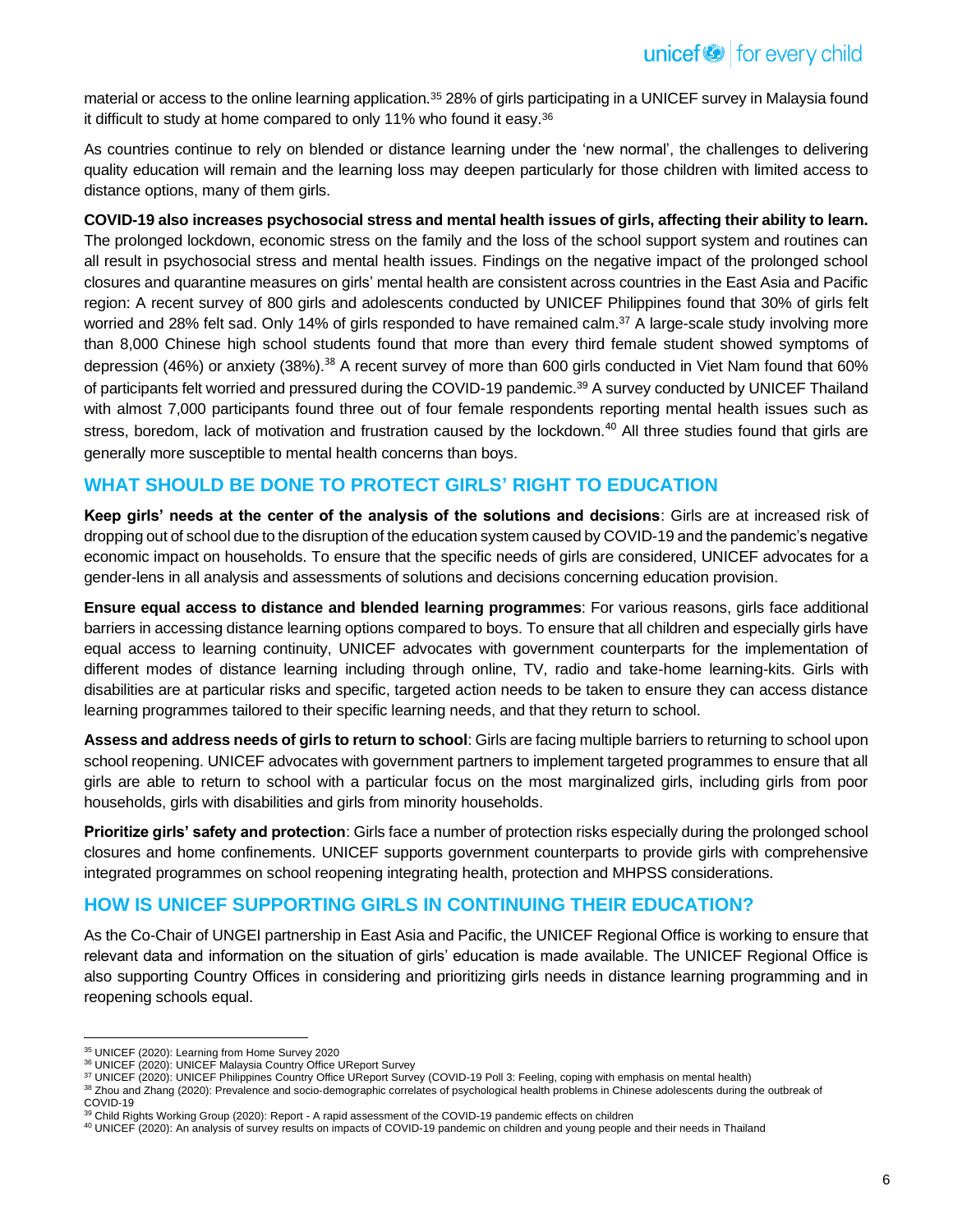UNICEF is also participating in UNESCO's **#LearningNeverStops** campaign to ensure that every girl is able to learn while schools are closed and return to the classroom when schools safely reopen through amplifying the campaigns messages through UNICEF regional and country level communication channels.<sup>41</sup>

UNICEF Country Offices across the region are implementing education interventions to ensure that girls have equal access to distance learning programmes during school closures and that the specific support needs of girls are considered and addressed on school reopening. Below provides examples of activities implemented by a select number of UNICEF Country Offices to build girls' education back equal.

#### **Targeted campaigns to encourage communities to support girls' return to school (Indonesia, Philippines)**

- In Indonesia, UNICEF conducts nation-wide monitoring of out-of-school children covering 415 districts in order to identify girls and boys who have dropped out of school or who are at risk of dropping out due to the pandemic. The mapping is conducted in close collaboration with school communities and findings are utilized to encourage support from local governments and communities to provide support for the identified girls and boys to remain in or return to school. Special attention is given to out-of-school girls to ensure appropriate responses and solutions to their barriers in accessing or continuing their education.
- In the Philippines, UNICEF supports the Department of Education in developing a C4D initiative to encourage the large number of girls out-of-school to continue learning activities through the Alternative Learning System (ALS). The campaign will also address local communities for their support in encouraging girls to continue their learning activities.

#### **Gender-sensitive educational content within alternative education methods (Indonesia, Viet Nam)**

- In Indonesia, UNICEF is implementing a Life Skills Education (LSE) programme using creative methodology to reach more adolescents, especially adolescent girls with sessions on hygiene, nutrition, critical thinking, problem-solving and other topics.
- In Viet Nam, UNICEF facilitates children's access to STEM education through increased digital connectivity especially for girls in hard-to-reach areas with no qualified STEM teachers. UNICEF is introducing Augmented and Virtual Reality (AVR) education solutions in Viet Nam's remote mountainous provinces where teachers have difficult access to STEM training. The AVR will empower marginalized girls to learn-by-doing by directly engaging with their STEM subject matter through gamification and immersive interactive experiences.

#### **Support for girls' access to and uptake of distance learning platforms (Philippines, Viet Nam)**

- In the Philippines, UNICEF supports the Department of Education in developing a C4D initiative to encourage the large number of girls out-of-school to continue learning activities through the Alternative Learning System (ALS).
- In Viet Nam, UNICEF collaborates with the government and private sector partners to provide children with access to online learning platforms through increased digital connectivity especially for girls in hard-to-reach areas.

#### **Information and channels for girls to access services for violence or abuse (Philippines, Viet Nam)**

- In the Philippines, UNICEF is supporting the enhancement of a nationwide network of child protection units (One Stop Centers) to facilitate better access to multi-disciplinary telemedicine services for children survivors of abuse in the context of the COVID-19 pandemic.
- In the Philippines, UNICEF leads a multi-agency campaign to increase public awareness on the link of the pandemic to the increased vulnerabilities of girls and boys to online sexual exploitation.
- In the Philippines, UNICEF is collaborating with the largest helpline in the country, Bantay Bata 163, for online chat-based and phone-based helplines nationwide, and with regional chapters to ensure services are delivered in local languages. This includes MHPSS counselling for children and adolescents, and facilitation of case management services for girls and women survivors of sexual exploitation.
- In Viet Nam, UNICEF collaborates with UNFPA and UNWOMEN to support the development and delivery of training programmes for teachers, school managers and other school staff on prevention of gender-based violence in schools and on psycho-social support and mental health needs of girls.

<sup>41</sup> UNESCO, UNICEF, Plan, Malala (2020): Building back equal: girls back to school guide